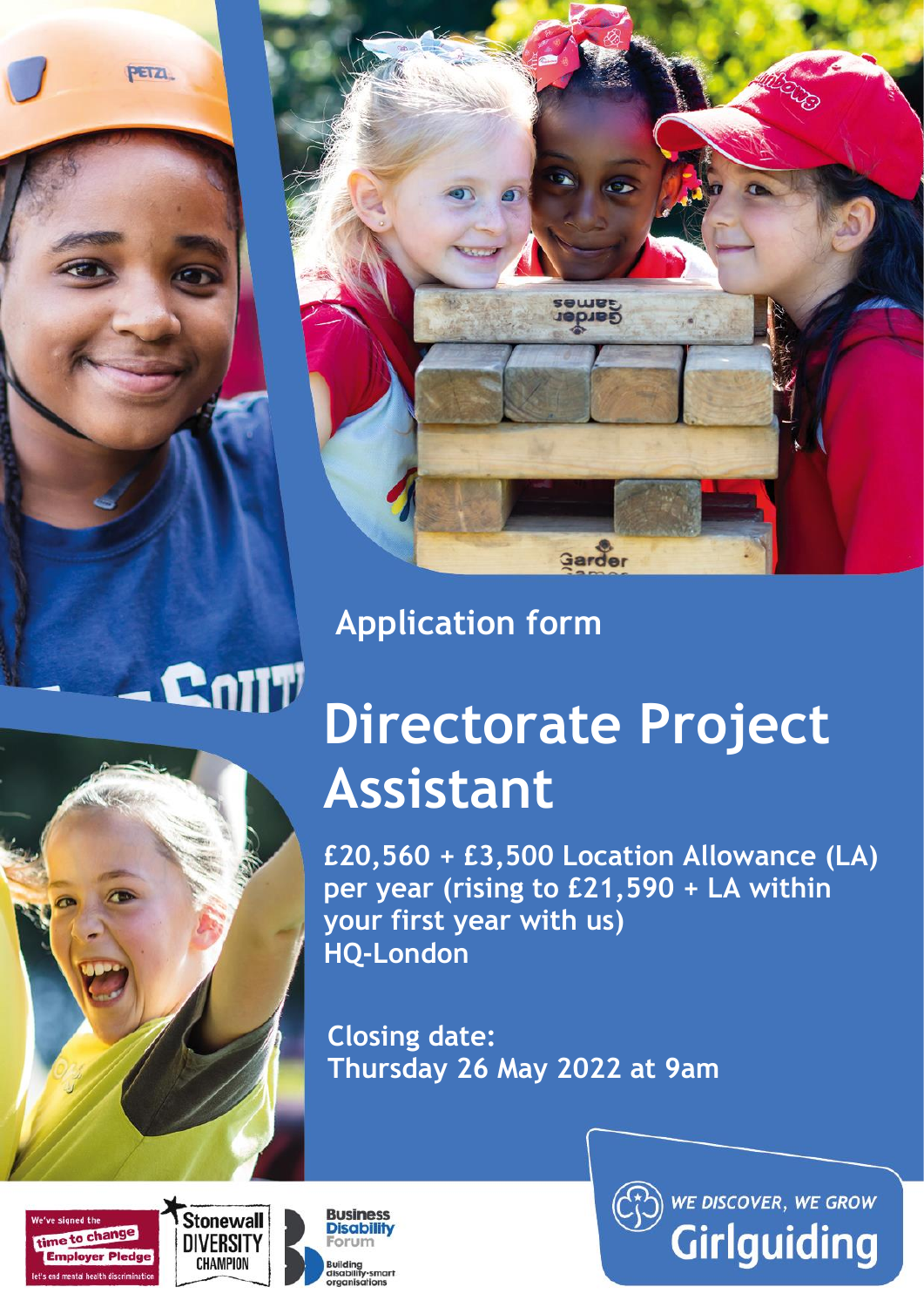# **Welcome**

# **Thank you for your interest in joining our team.**

This is a really exciting time to join Girlguiding. We have much to be proud of in our one hundred years of history, but we know that to remain vibrant and relevant to young people we must continually evolve.

We have begun a process of significant change: transforming the organisation so it can meet the challenges of the future by putting young people at the heart of our organisation. We are on a mission to amplify the voices of girls and young women, so they can champion change in their own lives and the wider world; to build strong partnerships that can increase our reach and impact; and to increase the support we offer our amazing adult volunteers who deliver incredible experiences to young people across the UK every week.

The Girlguiding strategy is clear. We will deliver an unrivalled girl-led experience, provide rewarding and flexible volunteering opportunities and be an inclusive & impactful organisation. At the core of our strategy is that we work together as one team regardless of the role we have or where we are. We are looking for skilled, passionate people to help us enable even more girls and young women to fulfil their potential.

Girlguiding values the differences that a diverse workforce brings and is committed to inclusivity, and to employing and supporting a diverse workforce. Girlguiding is proud to be part of the Stonewall Diversity Champions programme, a member of the Business Disability Forum, and a member of Time to Change. While Girlguiding's young members may be women only, our staff team is mixed gender. We welcome applicants from all backgrounds.

I am proud and humbled to be chief executive of this great charity with our mission of supporting girls and young women to thrive and make a difference in our communities and across the world. I hope you feel inspired to apply to join us.

Warmest wishes,

Ayela Salt

Angela Salt OBE Chief Executive

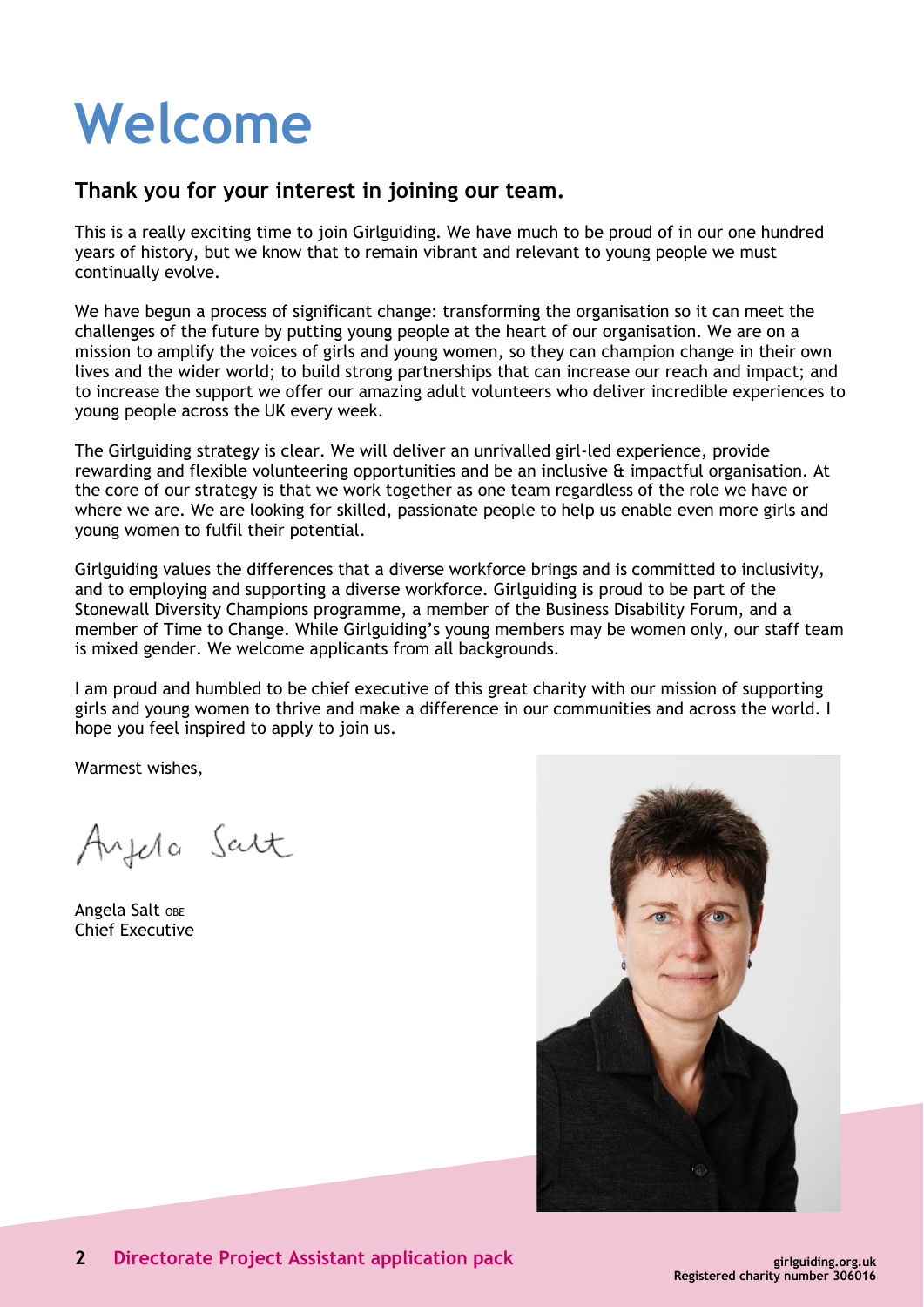# **About Girlguiding**

# **Girlguiding is the leading charity for girls and young women in the UK.**

Thanks to the dedication and support of our amazing volunteers, we are active in every part of the UK, giving girls and young women a space where they can be themselves, have fun, build brilliant friendships, gain valuable life skills and make a positive difference to their lives and their communities. We build girls' confidence and raise their aspirations. We give them the chance to discover their full potential and encourage them to be a powerful force for good.



# **Rainbows - We have fun**

Rainbows are girls aged five to seven (four to seven in Northern Ireland) and follow a programme called the Rainbow Jigsaw, through which they can take part in lots of different activities with girls their own age.

See more of [what Rainbows do.](http://www.girlguiding.org.uk/about_us/what_do_girls_in_guiding_do/rainbows.aspx)

# **Brownies - We do cool stuff**

Brownies are girls aged seven to ten who become a member of a Six and follow a programme called the Brownie Adventure. Brownies opens up a world of exciting challenges and the opportunity to try new things and to make brilliant friends

[Learn more about Brownies](http://www.girlguiding.org.uk/about_us/what_do_girls_in_guiding_do/brownies.aspx).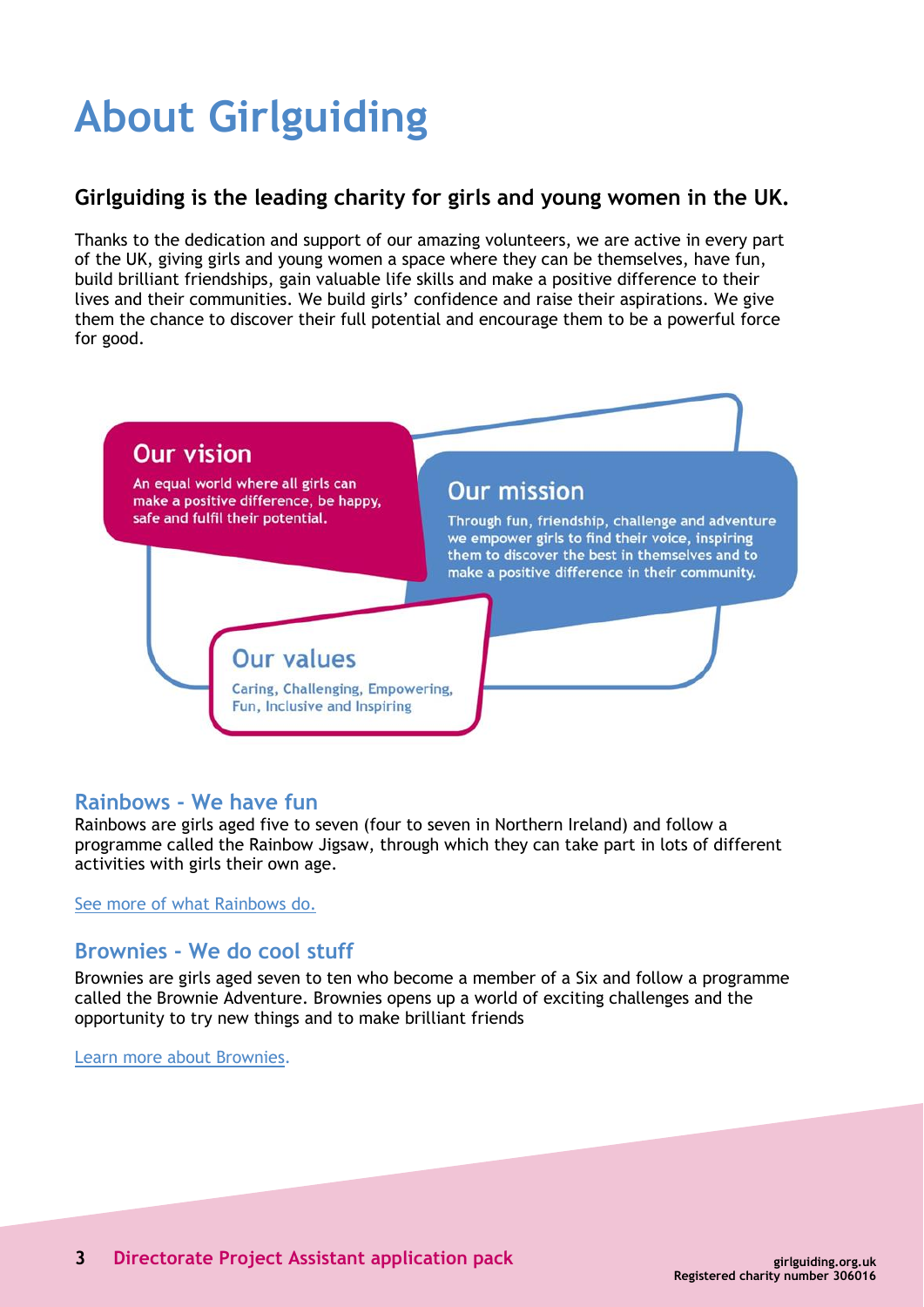# **Guides - We make things happen**

Guides are girls aged 10 to 14 who are given the chance to explore their individual skills and abilities and try out new challenges as part of a team. Girls can get involved in anything from adventure sports to performing arts, travel and taking part in community action projects.

[Discover more about Guides.](http://www.girlguiding.org.uk/about_us/what_do_girls_in_guiding_do/guides.aspx)

### **Rangers**

Rangers are girls aged 14 to 18 who follow a programme of interest badges, skills builders and awards. Girls can take part in amazing challenges, travel the world and develop skills across our six themes.

[Explore more about Rangers.](https://www.girlguiding.org.uk/what-we-do/rangers/all-about-rangers/)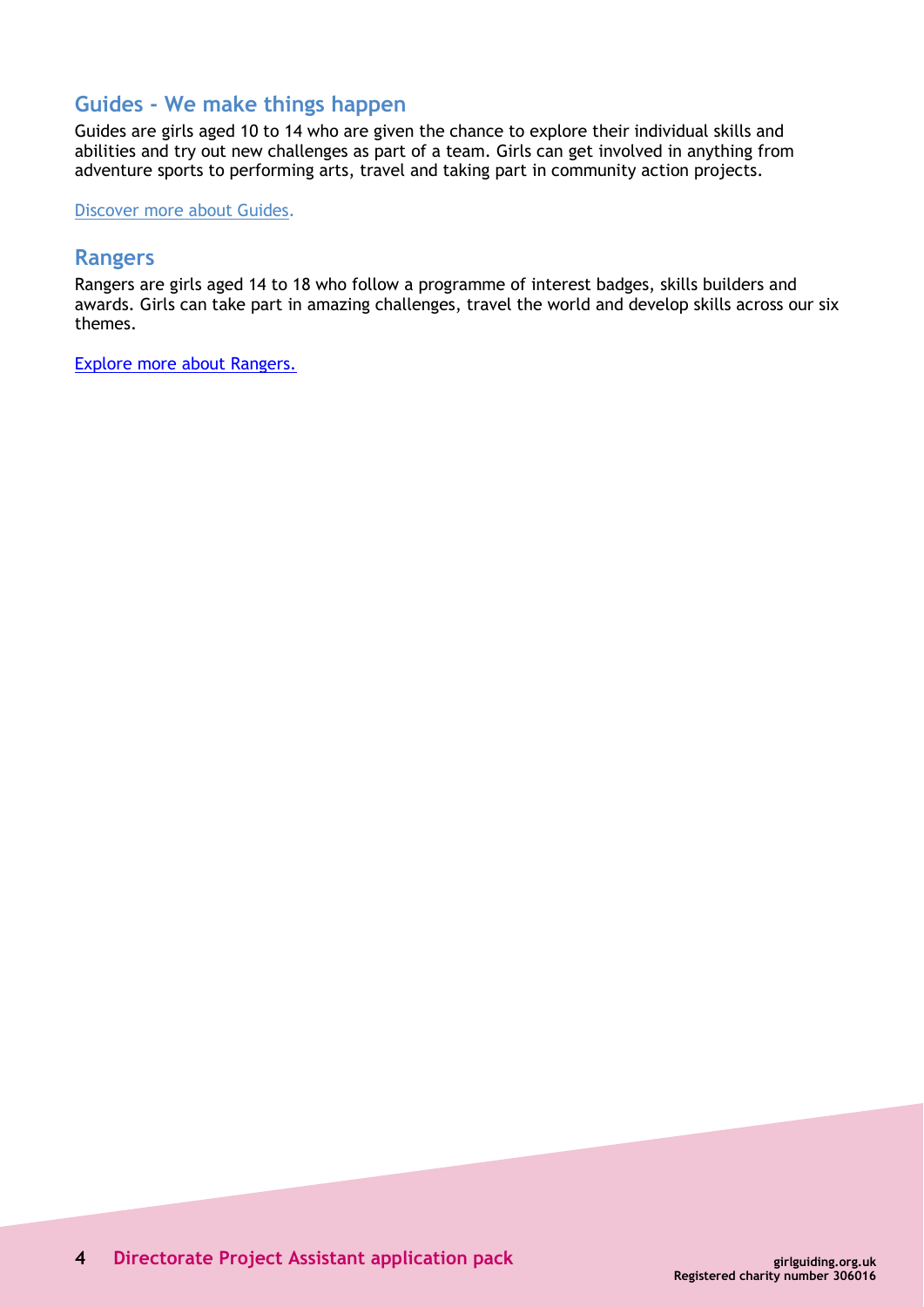# **Girlguiding's Strategy**

# **Girlguiding exists to help girls and young women find their voice and build skills and confidence - inspiring them to discover the best in themselves and empower them to make a positive difference in their community.**

Between school, social media, friendships and relationships – there's a lot going on for girls today. Not to mention the future, the planet, education and what jobs might be around in few years' time.

#### **That's why Girlguiding is more important than ever.**

In 2018 and 2019, Girlguiding asked 50,000 members of our community - girls, volunteers, staff, parents and partners - to tell us what they wanted for our future. From this, we've made Girlguiding's Strategy.

It's created from a real picture of the challenges Girlguiding's facing, as well as its potential.

# **Shared goals for Girlguiding**

#### **Let's create exceptional experiences for girls and young women**

We want to offer experiences so fun, accessible and empowering that they inspire more girls, young women and volunteers to join than ever before. So, we're going to keep putting girls at the centre of everything we do. Every decision we make, big or small, should be led by our girls and young women.

#### **Let's develop a rewarding and flexible volunteer experience**

We want volunteering to be flexible so it's easier for people to give their time. So, we're going to create opportunities that fit around people's lives. This will give more people the opportunity to share their talents and deliver great guiding to reach more girls and young women.

#### **Let's be more inclusive and make a bigger impact**

We want Girlguiding to have an even bigger impact and influence on local communities and across the UK. So we're going to find fresh and exciting ways to welcome new girls and volunteers to make sure our community develops to reflect the world around us. We're going to make more people better aware of Girlguiding by proudly telling the world about our amazing achievements and hero girls' voices.

#### **And let's get the basics right**

The best way to do brilliant things, is by getting the basics right. We're going to build solid foundations, including: Strong structures and processes, empowering girls to lead the way, new ways of working.

[Find out more here](https://www.girlguiding.org.uk/about-us/girlguidings-strategy/)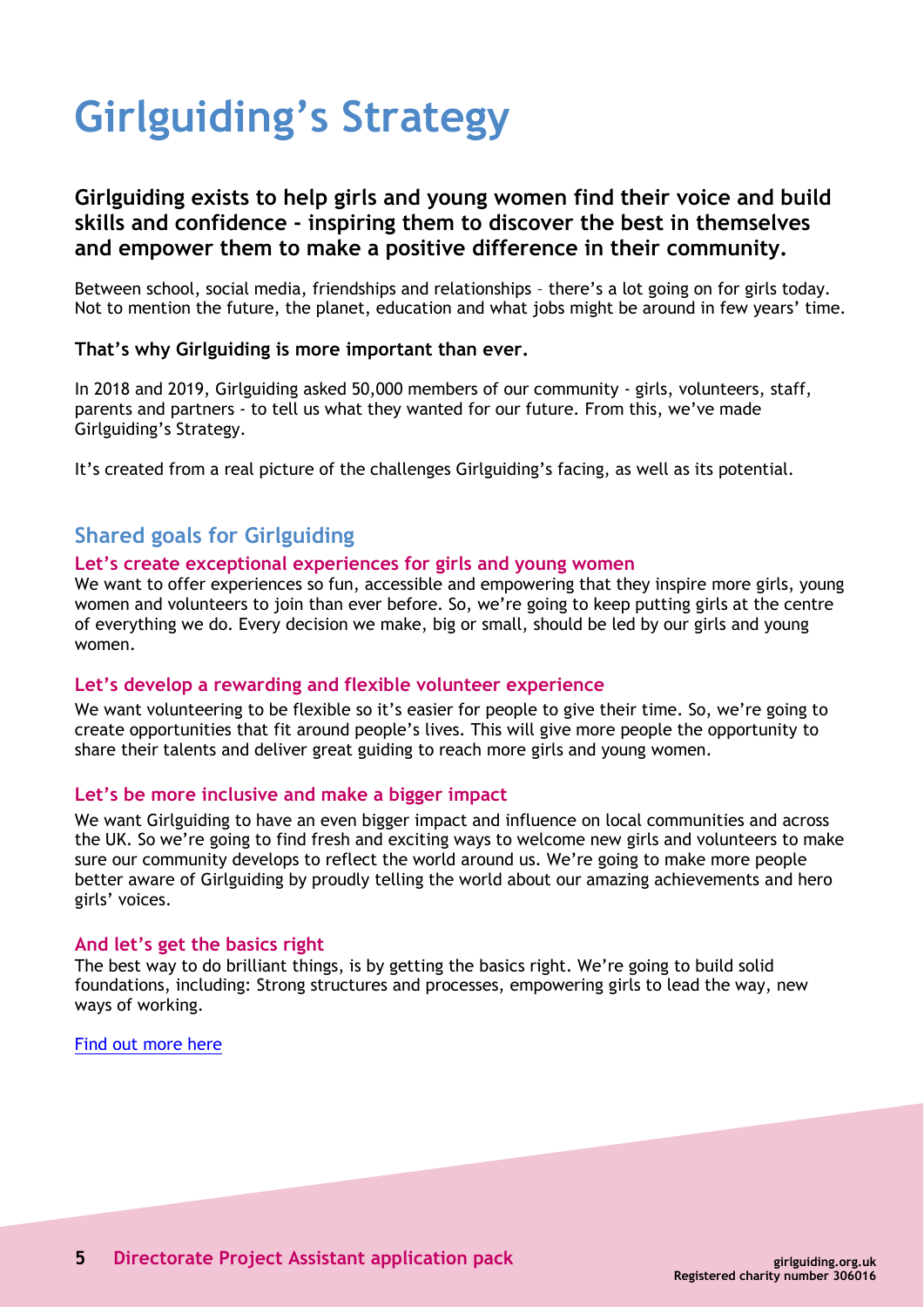# **Girlguiding's structure**

# **Girlguiding breaks down into gradually smaller groups that deliver good guiding for their area. All guiding units and areas are charities in their own right.**

Nationally, we're overseen by our board of trustees. Our chief executive heads Girlguiding's national staff team and is responsible for ensuring that the work they do follows the direction agreed by the trustees. The team is spread across several sites.

- **Girlguiding Headquarters in London.**
- Our activity centres in Hampshire, Sussex, Lancashire, Derbyshire and London.
- **Trading Service in Altrincham, Cheshire.**

### **Governance**

Girlguiding UK is a member led organisation, established as a charity by Royal Charter in 1922. We are led by our board of trustees, which includes our chief guide and our membership is represented by our Council members.

For more information on our trustees, council and Chief Guide team see:

[How we are run](https://www.girlguiding.org.uk/about-us/our-organisation/how-girlguiding-is-run/)

For more information on our accounts see:

2019 annual report and financial [statements](https://www.girlguiding.org.uk/globalassets/docs-and-resources/quality-and-compliance/annual-report-2019.pdf)

Our profile on the Charity [Commission](http://www.charitycommission.gov.uk/search-for-a-charity/?txt=306016) website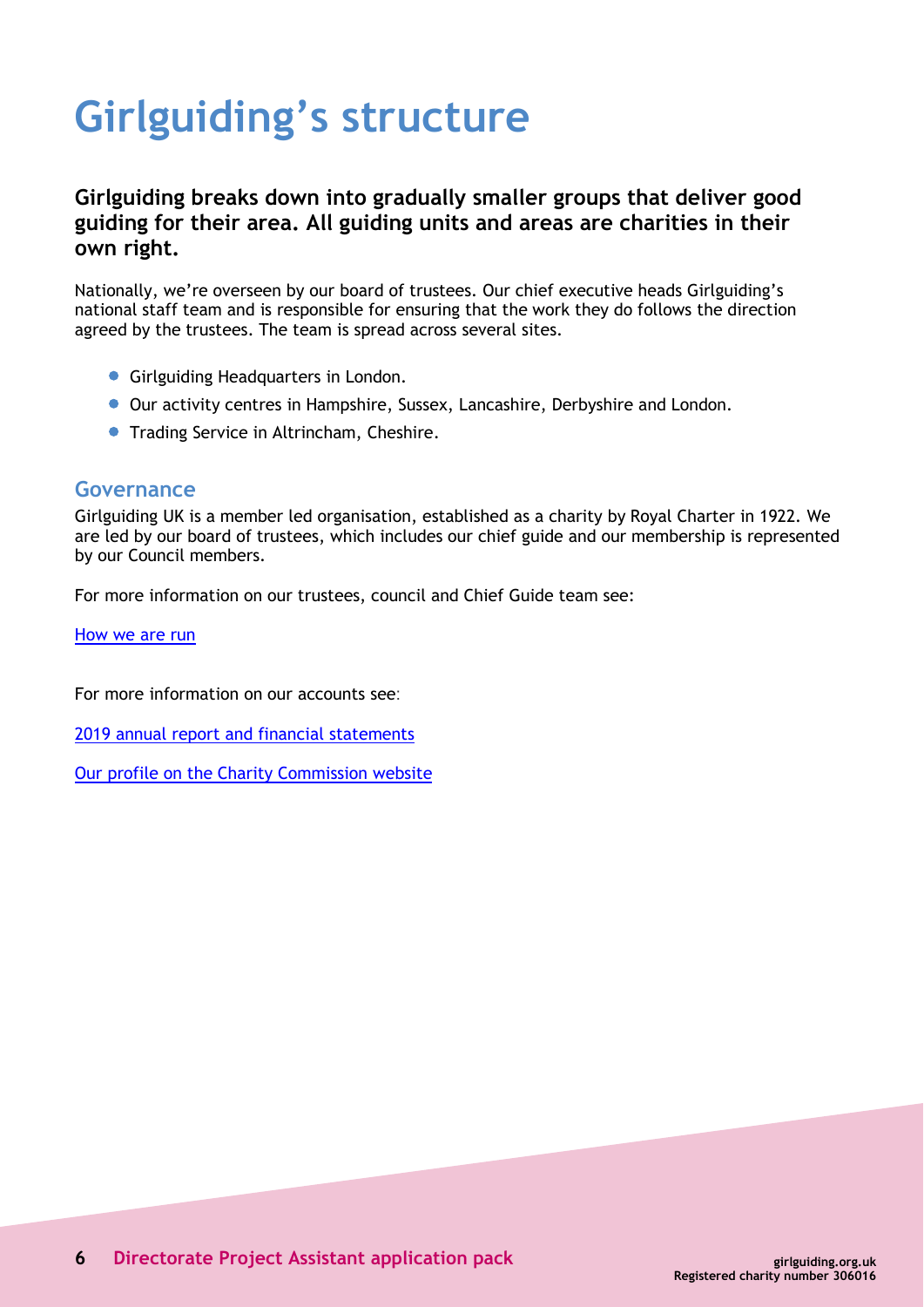# **The role**

### **Overall purpose**

• To support the Communications, Marketing and Fundraising directorate with administration to ensure the smooth and efficient running of directorate processes, data management, and monitoring and evaluation and to provide logistical support for a range of events.

# **Main areas of responsibility**

- To support the directorate teams to run an efficient cross-team briefing process that ensures requests for communications support can be swiftly assessed and assigned and that all relevant teams have visibility so we can consistently maximise the potential value of all activity for all audiences.
- To manage the Branding matters inbox, answering and assigning customer queries to ensure they are answered effectively inside the service level timeframes.
- To support the fundraising team with legacy and individual giving administration.
- To support the PR team with monitoring Girlguiding's UK media coverage and presenting results data for evaluation and tracking purposes
- To maintain service agreements and ensure value for money from external support contracts where needed, for example for our media database.
- To support teams across the directorate with the logistics and administration for girl consultation, for example ensuring permissions and consents are in place.
- To lead regular data gathering from across teams and presentation of data for directorate reporting for a range of purposes including against KPIs.
- To support our One Team approach through the coordination of engagement with Country and Region comms staff and volunteers.
- To manage the cataloguing and storage of directorate data to ensure it easily accessible and regularly updated.
- To support other Directorate processes as required to ensure compliance with internal and relevant external requirements, for example GDPR.
- To proactively assess and suggest how directorate ways of working could be improved and made more efficient.
- To support directorate level meetings and events with logistics and minute taking including where these involve external stakeholders.

### **Additional information**

- To undertake any other duties that may reasonably be required to fulfil the duties of this post.
- Evening/weekend working is required, this will be a minimum of once a month over 12 months, for which time off in lieu will be given.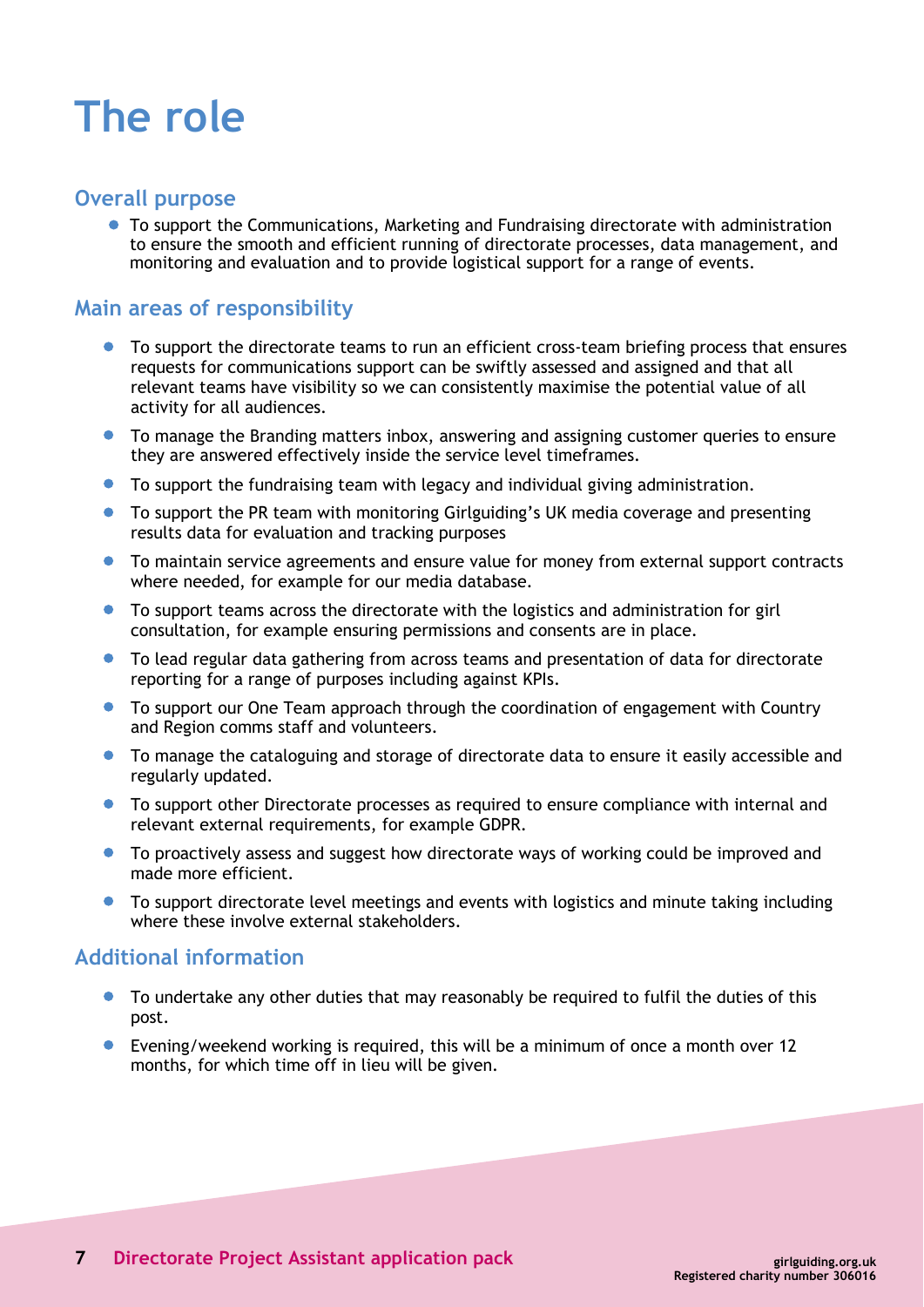# **The person**

| Criteria                                                                                                                        | Assessment<br>A, I, T | Essential or<br>Desirable |
|---------------------------------------------------------------------------------------------------------------------------------|-----------------------|---------------------------|
| <b>Skills</b>                                                                                                                   |                       |                           |
| Excellent computing skills including MS Word, Excel and<br><b>Access</b>                                                        | A, T                  | Essential                 |
| Excellent organisational skills.                                                                                                | A,I                   | Essential                 |
| The ability to work with and relate to staff and volunteers<br>at all levels in order to achieve positive outcomes.             | A, I                  | Essential                 |
| Good oral communication skills - the ability to convey<br>information accurately and handle sensitive situations<br>positively. | A, I                  | Essential                 |
| Excellent customer service skills, including a good and<br>competent telephone manner.                                          | A, I                  | Essential                 |
| The ability to work independently and to set own<br>priorities and to use initiative.                                           | A, I                  | Essential                 |
| Good writing skills and proven ability to take minutes of<br>meetings                                                           | A, T                  | Essential                 |
| Ability to be flexible and adapt to changing priorities at a<br>day to day level                                                | A, I                  | Essential                 |
| <b>Experience of</b>                                                                                                            |                       |                           |
| Experience of working effectively in a customer focussed<br>environment.                                                        | A, I                  | Essential                 |
| Managing a varied and busy workload to tight deadlines                                                                          | A,l                   | Essential                 |
| Creating reports and presentations for varied purposes                                                                          | A, I, T               | Essential                 |
| Working with data to report and track progress against<br>goals                                                                 | A,l                   | Essential                 |
| Supporting event logistics                                                                                                      | A,I                   | Desirable                 |
| Experience of working with volunteers and/or young<br>people                                                                    | A, I                  | Desirable                 |
| Knowledge of                                                                                                                    |                       |                           |
| Project planning cycles and related administrative<br>support processes                                                         | A, I                  | Essential                 |
| <b>CRM</b> databases                                                                                                            | A, I                  | <b>Desirable</b>          |
| Specific or broad communication disciplines                                                                                     | A, I                  | Desirable                 |
| Customer service best practice                                                                                                  | A, I                  | Essential                 |
| Membership services in a charity                                                                                                | A, I                  | <b>Desirable</b>          |
| A practical understanding of diversity and inclusion at<br>work.                                                                | A/I                   | Essential                 |

# **\*A = Application Form I = Interview T = Test**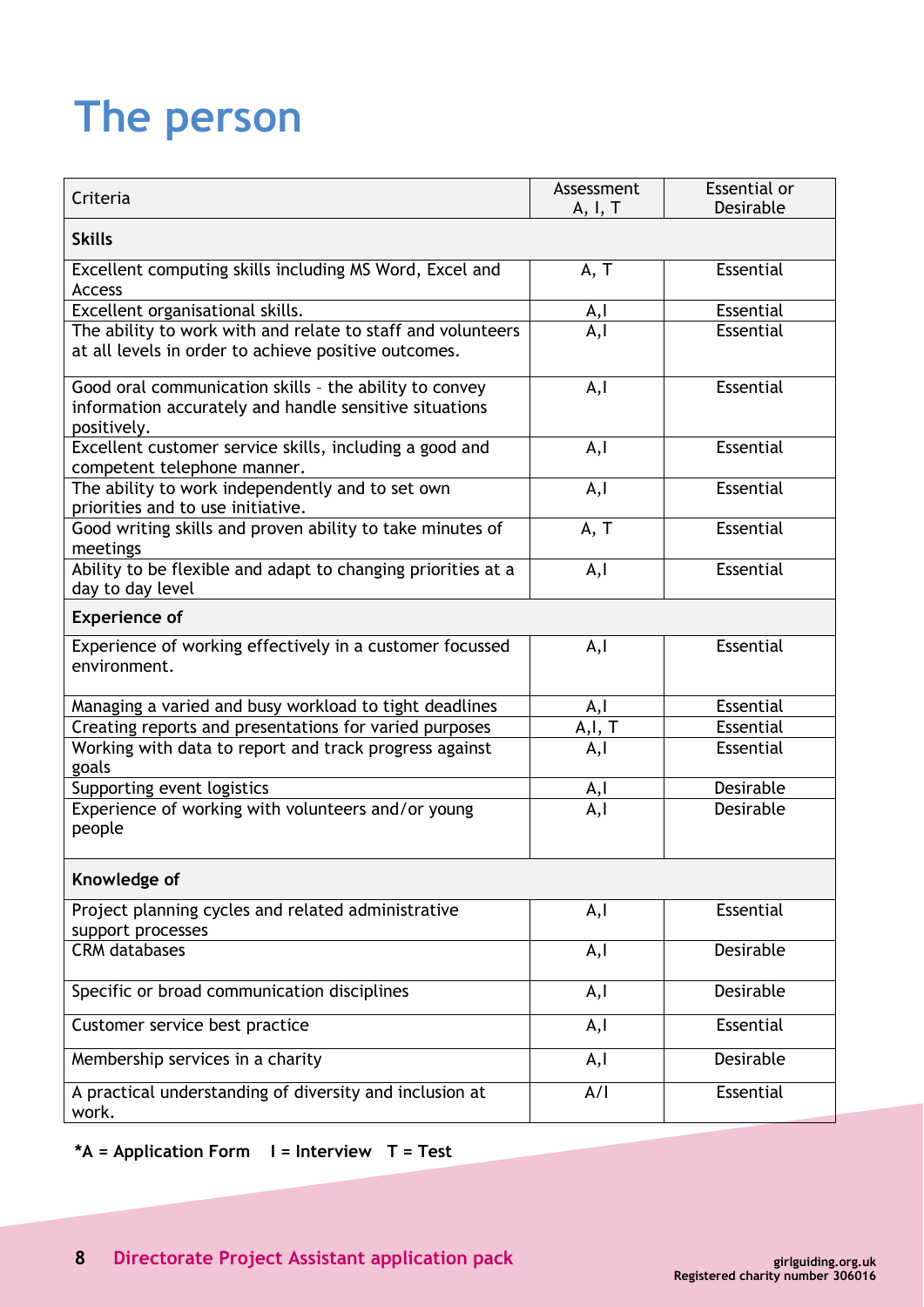# **Employment details**

# **Contract type**

This post is a permanent role for 35 hours per week. However, the post holder will at times be required to work additional hours – including evenings and weekends – for which time off in lieu (TOIL) will be available. Overtime is not paid.

## **Location**

You'll be based at Girlguiding Headquarters, 17-19 Buckingham Palace Road, London SW1W 0PT. Occasionally you may be required to perform your duties from other Girlguiding premises within a reasonable travelling distance of this location. You may be required to travel inside the UK on the business of the charity.

# **Salary**

The salary for the position is £20,560 per year plus £3,500 location allowance (LA). Following successful completion of your probation your salary will increase to £ 21,590 plus LA on the following 1 January or 1 July, whichever is sooner.

# **Holiday entitlement**

25 days of paid holiday per year plus bank holidays. This increases after one year of service to 26 days, and then a further one day for every year of service up to a maximum of 30 days after five years of service. This is pro rata for part time and fixed term employees.

# **Medical and criminal records check**

Upon successful appointment you will be required to complete a confidential occupational health questionnaire so we can consider our ability to make any reasonable adjustments where advised.

In addition, certain roles in Girlguiding are judged as exempt under the Rehabilitation of Offenders Act 1974. Where applicable, you may be subject to a Disclosure & Barring Service (DBS) check by the Disclosure & Barring Service and employment is subject to satisfactory receipt of these.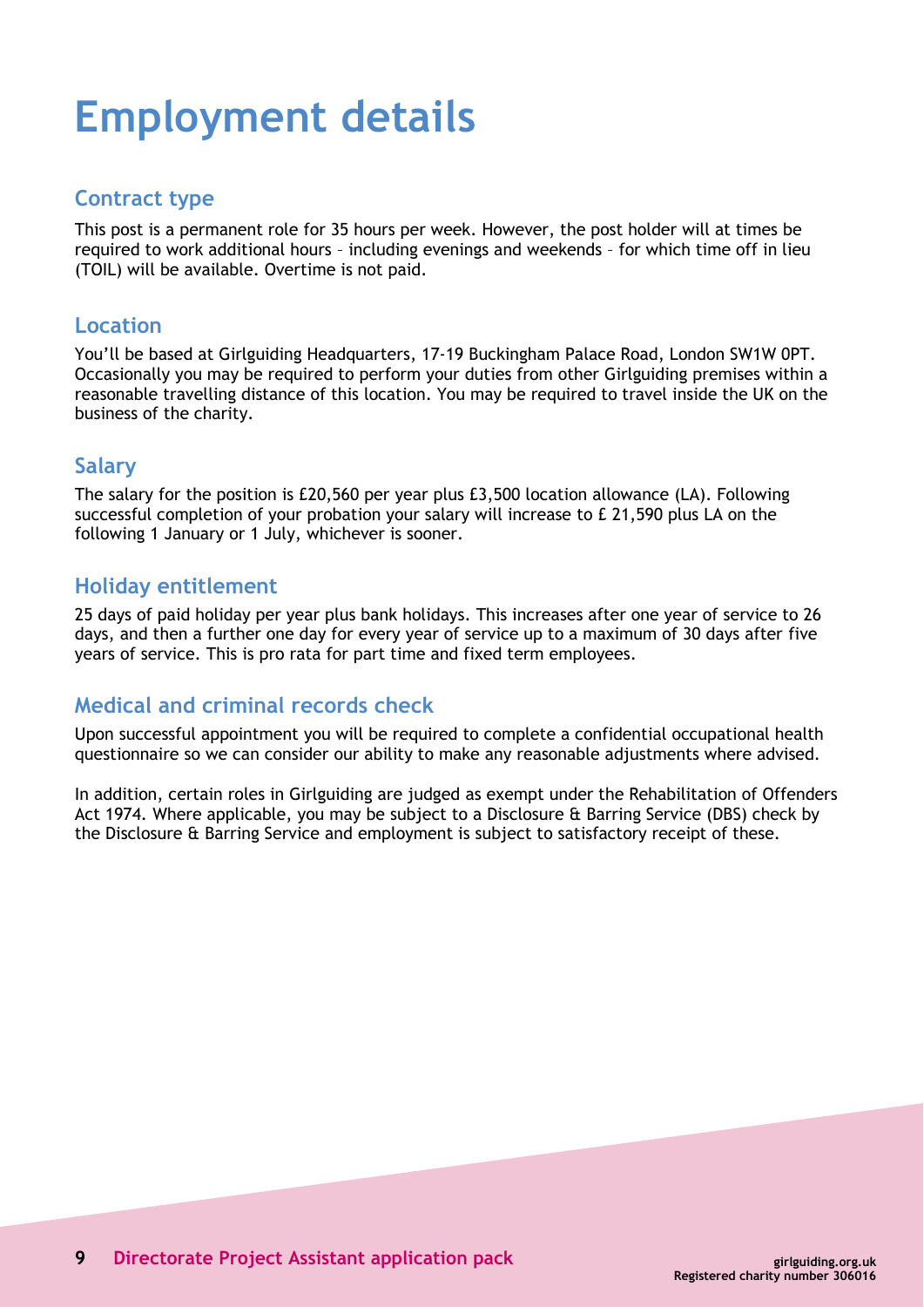# **How we value our people**

## **Family friendly policies**

Our Family Friendly Policy includes maternity, partner / paternity, adoption and shared parental leave and an enhanced maternity scheme.

#### **Pregnancy at work**

We're a member of Tommy's Pregnancy at work. The scheme helps to provide you, as a pregnant employee, and your manager, with the information and support you need to ensure a well-informed working pregnancy.

## **Flexible Working**

We're committed to supporting you to achieve a good work-life balance and offer a number of flexible working options - wherever we reasonably can.

## **Flexi time**

Flexi time applies where you accrue additional hours to complete pieces of work. Time accrued in one quarter can be taken by the end of the following quarter.

## **Time off in lieu (TOIL)**

TOIL applies where the requirement to work is known, recorded and approved ahead of it occurring e.g. a committee meeting, an event etc. Time accrued in one quarter can be taken by the end of the following quarter.

### **Leave (Holiday)**

Annual leave is 25 days a year and increases by one day for every year of service up to 30 days. You can buy up to five more days' holiday a year through our flexible benefits package.

# **Girlguiding or Other Volunteer Leave**

Choose to take either Girlguiding or other Volunteer leave, or a mix of the two, up to five days in a calendar year.

### **Career break**

With three years' service you can apply for a career break of between three months and one year.

#### **Pension**

Join our Group Personal Pension scheme when you've been with us three months – you contribute 5%, and we contribute 10%. We'll automatically enrol you into our Workplace Pension Scheme – you contribute 5% and we contribute 3%, and you can switch after three months with us.

### **Life Assurance**

We provide two times your pensionable salary if you die. If you're in our Group Personal Pension Scheme or the Workplace Pension Scheme, your next of kin receive four times your pensionable salary. Eligibility is while you are employed with us and up to age 70 years.

### **Interest free season ticket loan**

On completion of probation, you can take out an interest-free season ticket loan up to a maximum of £10,000 a year.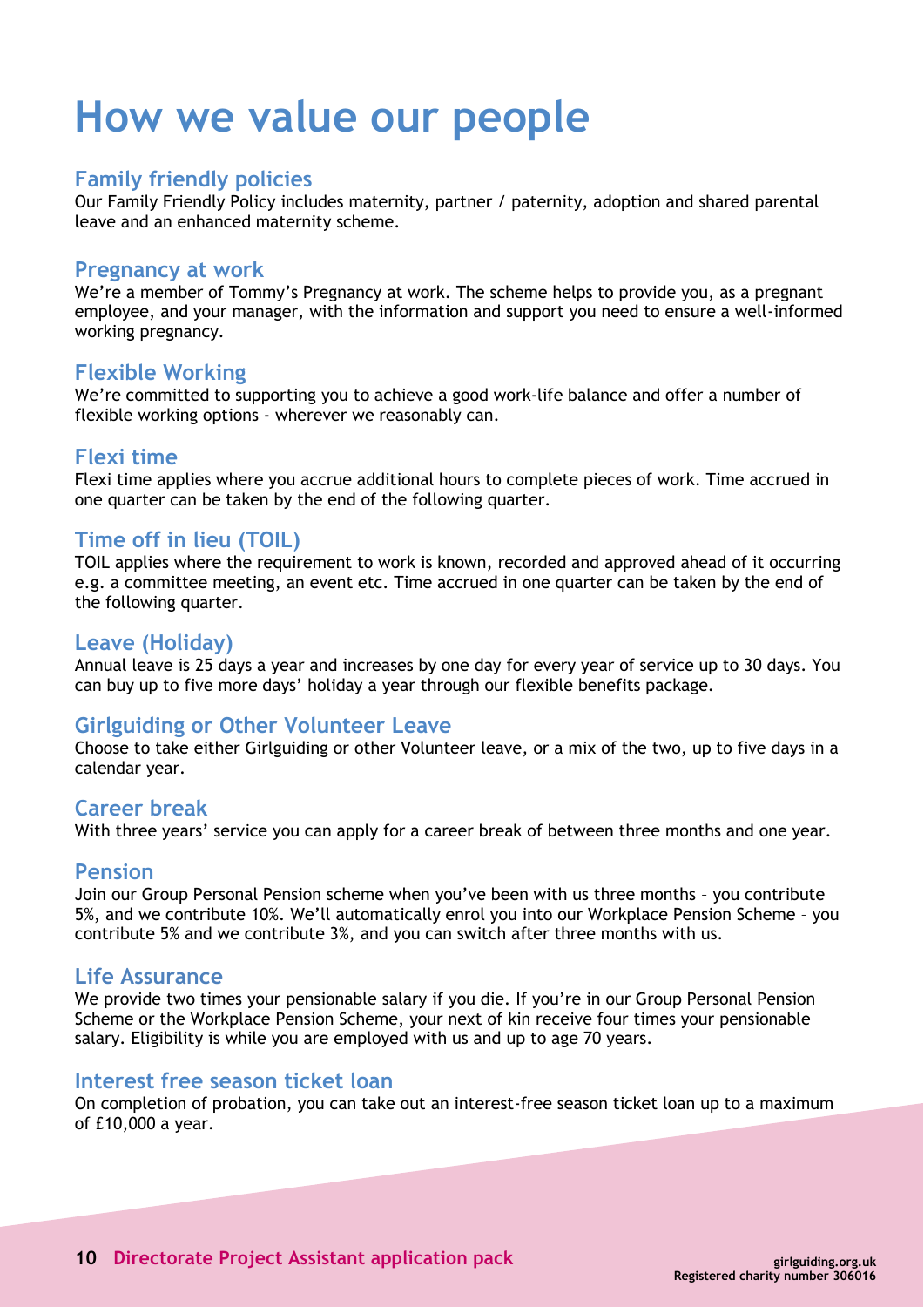# **Cycle to Work scheme**

We offer the opportunity to hire a bike and accessories from a minimum of £100 to a maximum of £1,000.

#### **Assisted study**

We're committed to continual learning and development and recognise that it's essential you have the skills you need to help us achieve our strategic objectives.

### **Professional subscriptions**

On completion of probation, you can apply for reimbursement for one annual professional subscription relevant to your role.

#### **Employee Assistance Programme (EAP)**

Our EAP is free and confidential, offering independent help, information and guidance to you and your immediate family 24/7. It also offers up to eight counselling sessions.

#### **Healthcare**

You'll be able to participate in an employer paid Healthcare Cash Plan. The plan provides cash to part cover costs of medical, dental and optical care.

#### **Flu vaccination**

We offer an annual flu vaccination to all staff.

#### **Eyesight tests**

On completion of probation, and where you regularly use a laptop for work, you're eligible for a free eyesight exam every two years. And we'll contribute £55 towards spectacles.

#### **Gym discounts**

Discounts offered at over 3000 gyms, health clubs, leisure centres, and yoga studios.

#### **Retail discounts**

You get a 10% discount on goods at our Girlguiding shop, and 20% discount at our training and activity centres; along with a range of retail, entertainment, and other discounts.

#### **Flexible benefits**

We recognise that a diverse workforce means that some benefits appeal more to some staff than to others, and so we've introduced a degree of flexibility on individual choice of benefits. You'll have quick and easy access to benefits via an app.

#### **Salary exchange**

We're extending salary exchange across more of our benefits and you'll be able to benefit from the tax savings.

### **Contractual status of our benefits**

Benefits do not form part of the contract of employment and are subject to change at the discretion of the organisation.